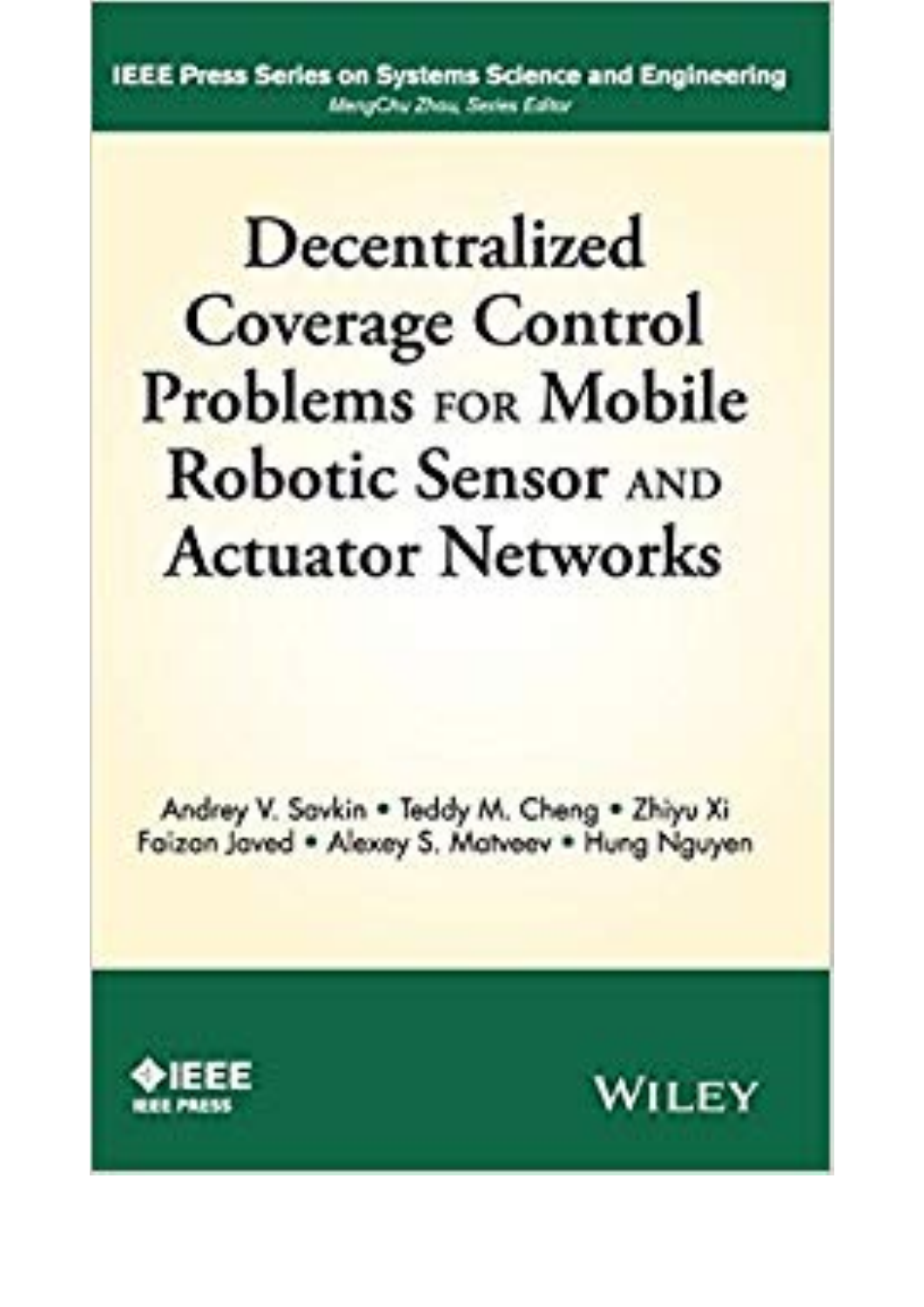*Andrey V. Savkin and*

*Decentralized Coverage Control Problems For Mobile Robotic Sensor and Actuator Networks (IEEE Press Series on Systems Science and Engineering)*

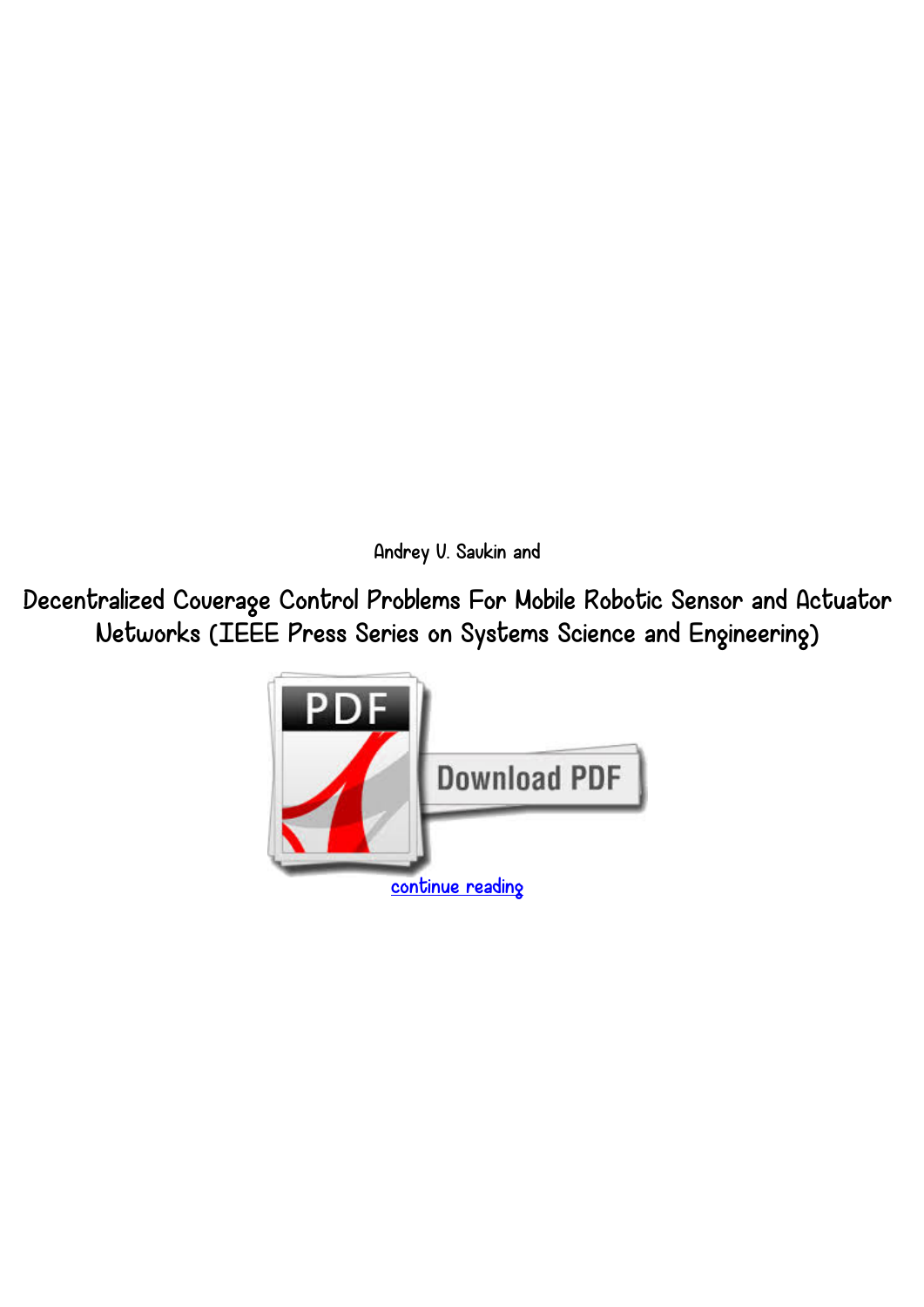*This book introduces various coverage control problems for mobile sensor networks including barrier, sweep and blanket. These numerous kinds of coverage problems haven't been protected before by a single publication in a systematic way. Many modern engineering applications are the usage of sensor and actuator systems to provide efficient and effective monitoring and control of commercial and environmental procedures. Unlike many existing algorithms, all of the robotic sensor and actuator motion algorithms developed in the book are fully decentralized or distributed, computationally efficient, conveniently implementable in engineering practice and structured only on info on the closest neighbours of each cellular sensor and actuator and regional information about the environment.Another topic of the book is the study of mobile robotic sensor and actuator networks. Moreover, the cellular robotic sensors haven't any prior info about the environment where they operation. Such cellular sensor and actuator systems are able to achieve improved efficiency and efficient monitoring as well as reduction in power consumption and production cost.*



*[continue reading](http://bit.ly/2Tge8Fv)*